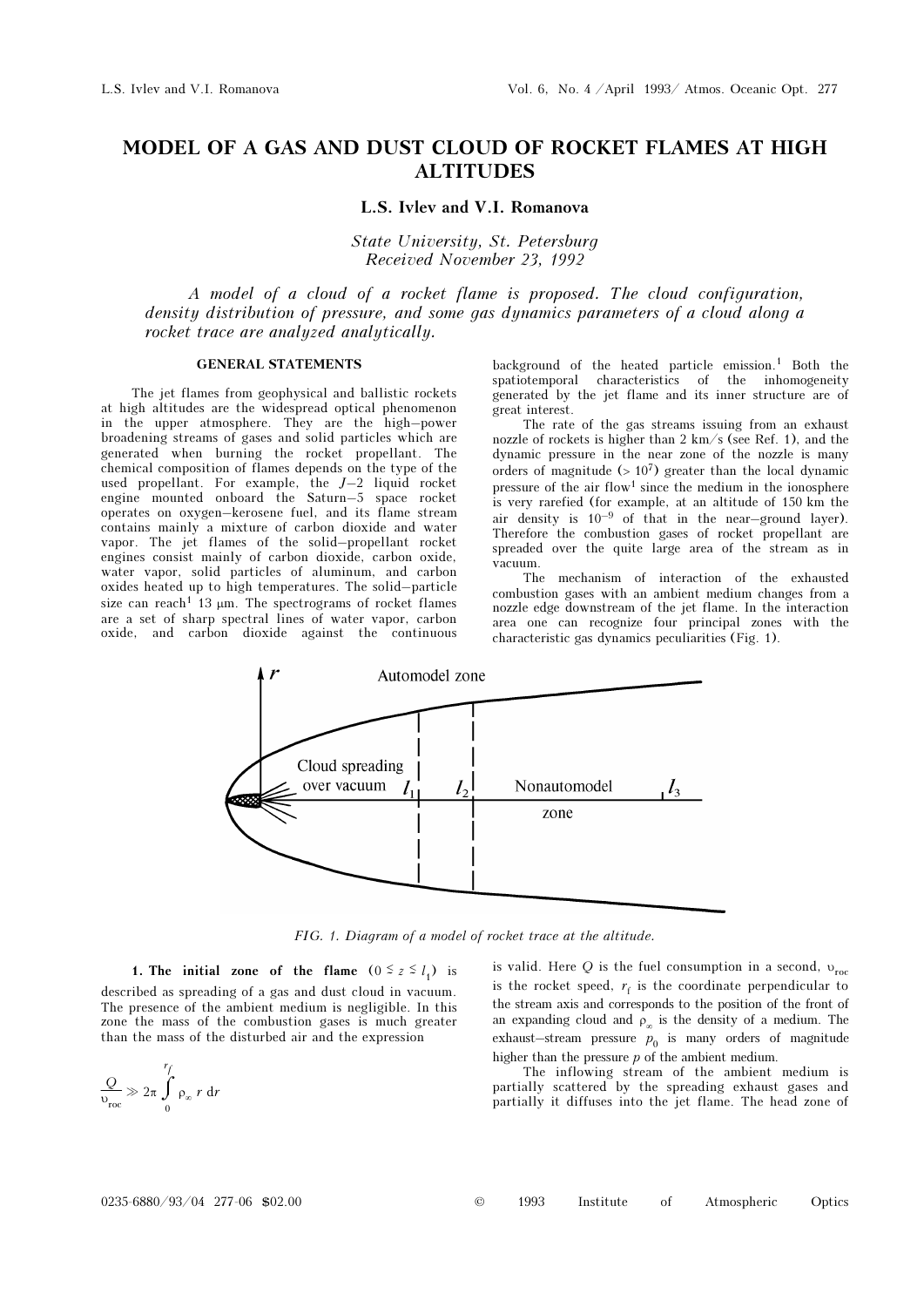the flame is formed. It is characterized by the relatively low concentration of charged particles which is close to its values in the ambient medium and by the high concentration of solid particles.

2. The zone of a strong shock wave  $(l_1 \le z \le l_2)$  is equivalent to the automodel stage of a point cylindrical blast. Beginning from this zone, the mass of the ionospheric gas involved into the motion is much more than the mass of the combustion gases, i.e.,

$$
\frac{Q}{v_{\text{roc}}} \ll 2\pi \int_{0}^{r_f} \rho_{\infty} r dr.
$$

The power of the exhaust gases is still very high and that provides the great pressure differences at  $p_0 \gg p_{\infty}$ .

The maximum concentration of charged particles in condensation areas in this zone is 4–5 times higher than the similar value in the ambient medium.

3. The zone of a weak shock wave  $(l_2 \le z \le l_3)$  is described analogously to the nonautomodel stage of the point cylindrical blast. Attenuation of a shock wave occurs in this zone due to spreading and cooling. Thus the pressure of the ambient medium cannot be neglected. Here  $p_0 > p_\infty$ .

4. The zone of acoustic waves  $(z > l_3)$ . The pressure in the flame decreases down to the values corresponding to the pressure of the medium  $p_0 \sim p_{\infty}$ . The speed of the particle motion is small in comparison with the sound speed. This zone is described by linear equations of acoustics.

#### THE INITIAL ZONE OF THE JET FLAME

Let us assume that in the reference coordinate system, whose motion coincides with that of the rocket the flame stream is the steady axisymmetric process, for whose description it is convenient to use the cylindrical coordinate system. At these assumptions the propagation of the stationary stream can be described by the system of differential equations in partial derivatives including the motion equations:

the equations of continuity

$$
\upsilon_z \frac{\partial \upsilon_r}{\partial z} + \upsilon_r \frac{\partial \upsilon_r}{\partial r} = -\frac{1}{\rho} \frac{\partial p}{\partial \rho},
$$
 (1)

$$
\upsilon_z \frac{\partial \upsilon_z}{\partial z} + \upsilon_r \frac{\partial \upsilon_z}{\partial r} = -\frac{1}{\rho} \frac{\partial p}{\partial z},\tag{2}
$$

the equation of energy

$$
\frac{\partial(\rho v_z)}{\partial z} + \frac{\partial}{\partial r} (\rho v_r) + \rho \frac{v_r}{z} = 0 , \qquad (3)
$$

and the equation of state

$$
\upsilon_{z}\frac{\partial\,\varepsilon}{\partial\,z} + \upsilon_{r}\frac{\partial\,\varepsilon}{\partial\,r} = -\,p\bigg[\upsilon_{z}\frac{\partial}{\partial\,z}\left(\frac{1}{\rho}\right) + \upsilon_{r}\frac{\partial}{\partial\,r}\left(\frac{1}{\rho}\right)\bigg] \tag{4}
$$

which relates the inner energy  $\varepsilon$  with the pressure  $p$  and the density  $\rho$ ,  $\varepsilon = \varepsilon(p, \rho)$ . Here  $v_z$  and  $v_r$  are the longitudinal and radial flow rates in the stream. The boundary conditions at  $z = 0$  and  $0 \le r \le r_j$  are the following:  $v_z = v_j \gg a^*$ ,  $v_r = 0$ ,  $\varepsilon = \varepsilon_j(r)$ , and  $\rho = \rho_j(r)$  (the values

measured at the nozzle edge are marked by the subscript  $j$ and  $a^*$  is the local speed of sound in the stream). The mass of the gas per unit length is

$$
M = 2\pi \int_{0}^{r_j} \rho_j r dr = \frac{Q}{v_{\text{roc}}}.
$$

Integration of this system presents great mathematic difficulties. However, the technique of the nonstationary analogy is appeared to be convenient for statement of principal physical features describing the structure of jet flames of ballistic rockets at altitudes. Really, for the rate of the stationary stream inflowing into vacuum we can derive the following estimates:

$$
\Delta v_z / v \sim 1/M^2 \; ; \qquad \Delta v_r / v \sim 1/M \; , \qquad (5)
$$

where  $M = v/a^*$  is the Mach number.

Equations (1), (3), and (4) can be solved for  $M \ge 1$ with respect to  $v_r$  and  $\rho$ , independently of motion equation (2) along the axis, and accurated to the terms of an order of  $1/M^2$ . If we drop the terms of an order of  $1/M<sup>2</sup>$  in Eqs. (1), (3), and (4) and replace the variable z by  $v_{\text{roc}} t$  then (at  $v_{\text{roc}} \approx v$ ) we get the problem in nonstationary spreading the cylindrical cloud over vacuum. This problem is considered in Refs. 2 and 3

$$
\frac{\partial v_r}{\partial t} + v_r \frac{\partial v_r}{\partial r} = -\frac{1}{\rho} \frac{\partial p}{\partial r}; \frac{\partial \rho}{\partial t} + \frac{\partial}{\partial r} (\rho v_r) + \rho \frac{v_r}{r} = 0 ;
$$
  

$$
\frac{\partial \varepsilon}{\partial t} + p \frac{\partial}{\partial t} + \left(\frac{1}{\rho}\right) = 0; \varepsilon = \varepsilon(p, \rho)
$$

with the initial conditions

$$
\begin{cases}\nv_r = 0, \\
\rho = \rho_j(r), \\
\varepsilon = \varepsilon_j(r)\n\end{cases} \text{ at } 0 \le r \le r_j, t = 0.
$$

The exhaust gas mass per unit length is  $M_0 = Q/v_{\text{roc}}$ .

It is possible to derive an exact analytical solution of the problem in spreading of the gas cloud over vacuum only under special boundary conditions which predetermine the spreading in the automodel regime. The numerical calculation is necessary for the other initial conditions. However, the solution with homogeneous initial distribution  $p(r)$  and  $p(r)$  and at  $v_r = 0$  gives the satisfactory accuracy in estimating the structure of the initial stage of the rocket flame at altitudes. The unsteady regime of spreading of the cylindrical cloud over vacuum is described by the following expressions<sup>3</sup>:

$$
\rho = \frac{M_0 (2\alpha)!}{2\pi r a_0 t \cdot 2^{2\alpha} (\alpha!)^2} \left[ 1 - \left(\frac{\gamma_0 - 1}{2}\right)^2 \frac{r^2}{a_0^2 t^2} \right]^a, \tag{6}
$$

where  $\alpha = (3 - \gamma_0) / [2(\gamma_0 - 1)]$  ( $\alpha = 0, 1, 2, 3, ..., \infty$ ),  $\gamma_0$  is the index of the isoentropy degree of the spreading gases, and  $a_0$  is the sound speed in the undisturbed medium.

The front boundary of the cloud is spreaded according to the linear law

$$
r_f(t) = \frac{2}{\gamma_0 - 1} a_0 t \tag{7}
$$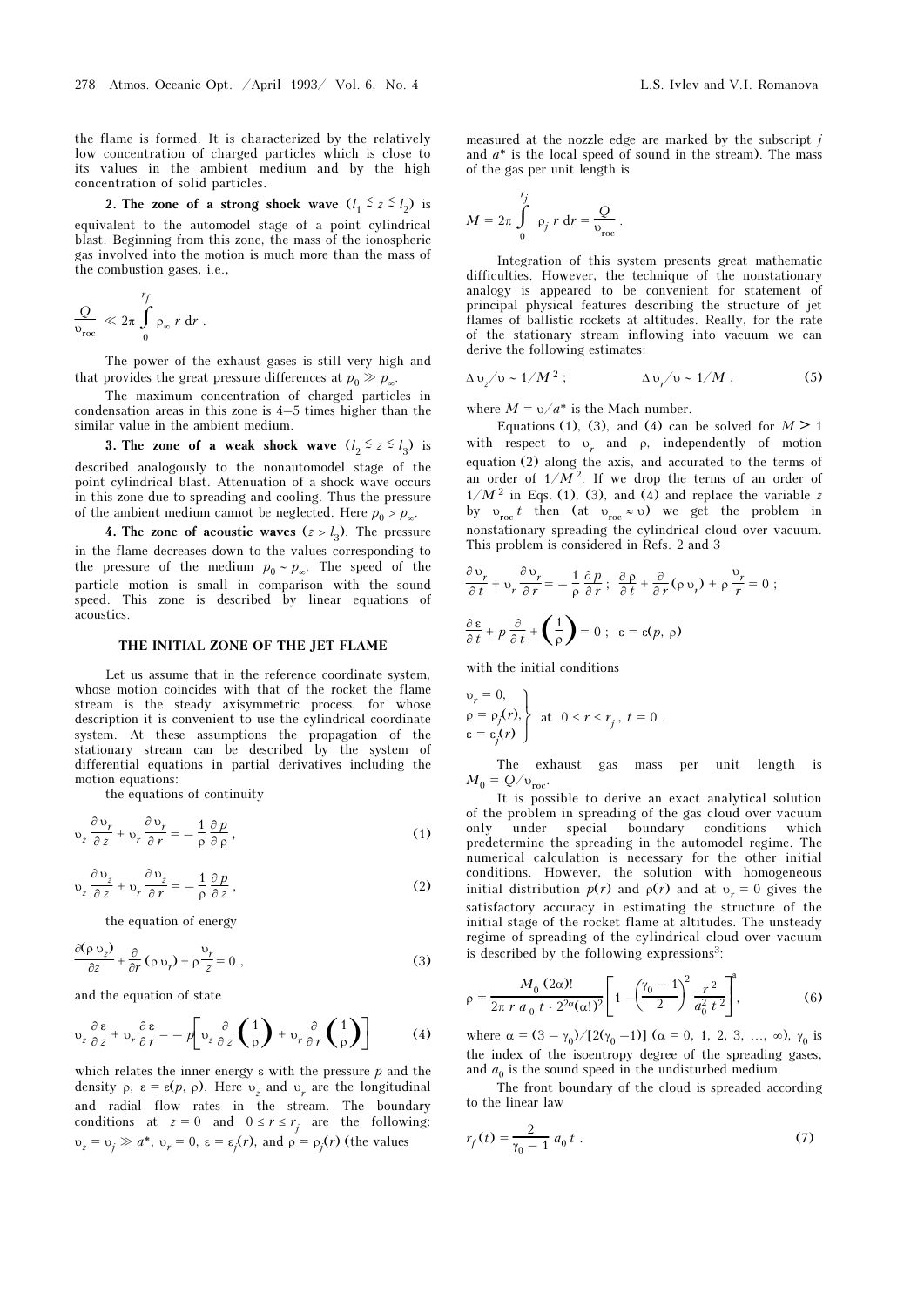Returning from the nonstationary regime to the stationary one, we can derive that the density of the spreading combustion gases of propellant in the nearest zone of the nozzle is distributed according to the formula

$$
\rho(r, z) = \frac{(2\alpha)!}{2^{2\alpha}(\alpha!)^2 \pi r z a_0} \left[ 1 - \left(\frac{\gamma_0 - 1}{2}\right)^2 \left(\frac{r v_{\text{roc}}}{2 a_0}\right)^2 \right]^4, \quad (8)
$$

where  $a_0$  is the sound speed in the flame at the nozzle edge.

The most characteristic value for the jet flames is  $\gamma_0 = 11/9 \approx 1.2$ . Then Eq. (8) takes the form

$$
\rho(r, z) = \frac{35}{32} \frac{Q}{\pi r z a_0} \left[ 1 - \left( \frac{r v_{\text{roc}}}{9 z a_0} \right)^2 \right]^4.
$$
 (9)

The boundary of the flame in the initial zone is described by the linear dependence

$$
r_f(z) = [2/(\gamma_0 - 1)] (a_0 / v_{\text{roc}}) z , \qquad (10)
$$

and  $r_f(z) = (9 \ a_0 / v_{\text{roc}}) z$  at  $\gamma_0 = 11/9$ .

The spreading of combustion gases of propellant will occur in the regime of cloud spreading over vacuum until the ambient air mass per unit length involved into the motion is equal to the exhausted propellant mass per unit length. By equating the above–indicated masses, we can estimate a limiting length  $l_1$  of the initial zone of a stream. For calculating the flow in this zone we can neglect the presence of the ambient medium. Let the stream be spreaded up to the radius  $r_{f_1}$  at the distance  $l_1$  from the nozzle. The mass of the air inside the unit cylinder of radius  $r_{f_1}$  is equal to  $\pi r^2 f_1 \rho_s$ , where  $\rho_s$  is the density of the ambient medium. The mass of the exhaust gases in the same volume is equal to  $Q/v_{\text{roc}}$ .

By equating these masses we can derive the value of  $r_{f_1}$ 

$$
r_{f_1} = \sqrt{Q/(\pi \nu_{\text{roc}} \rho_{\infty})}.
$$
 (11)

The stream is spreaded up to this a radius at the distance

$$
l_1 = [(\gamma_0 - 1)/2 \; a] \sqrt{Q \, v_{\text{rec}} / (\pi \, \rho_{\infty})} \; . \tag{12}
$$

In the ideal gas approximation Eq. (12) can be written in the form:

$$
l_1 = (\gamma_0 - 1)/2 \sqrt{(Q v_{\text{roc}} \langle m_0 \rangle) / (\pi \gamma_0 \tau_0 \rho_{\infty})}.
$$

Let us present the estimates in the length  $l_1$  of the initial zone of a flame of ballistic rockets. It is characterized by the regime of spreading over vacuum and by the maximum transverse size of this zone is  $2 r_{\text{1max}}$ . Evidently, a certain ("effective") value of  $2 r_{\text{eff}}(l_1)$  rather than a leading edge of spreading gases  $2r_f$  should be considered as the maximum transverse size. This effective value is less than  $2 r f(l_1)$  and corresponds to the densities  $\rho$  that much more than  $\rho_{\infty}$ .

For estimates we can assume that the maximum transverse size of the jet flame agrees with the relative concentrations  $\rho(l_1, r_{\text{1eff}})/\rho_\infty \sim 10^2$ , and, therefore,  $r_{1 \text{eff}} = 0.246 \sqrt{Q/(\upsilon_{\text{roc}} \rho_{\infty})}.$ 

For example, the combustion gases of propellant of the Saturn–5 launcher, which flies at an altitude of 150 km and a speed of 3 km/s, are spreaded as though over vacuum up to the distance  $l_1 = 2.3$  km from the nozzle. The effective width of the flame is 1.38 km. The size  $l_1$  and  $r_{\text{left}}$  increases with altitude and rate of flight.

The value of  $l_1$  equals 16.3 km at an altitude of 300 km and a flight rate of 5 km/s while the maximum transverse size of the initial zone of the stream reaches the values of  $2 r_{\text{1eff}} = 5.2 \text{ km}$ . One can obtain  $l_1 = 0.74 \text{ km}$  and  $r_{\text{1eff}} = 0.22$  km for the Titan–2 rocket at an altitude of  $150~{\rm km}$  and a flight rate of  $3~{\rm km/s}.$  The initial zone of the Minitmen-3 rocket flame is  $l_1 = 0.67$  km in length and 0.4 km in width at an altitude of 150 km and a flight rate of 3 km/s and  $l_1 = 8.8$  km,  $2 r_{\text{left}} = 2.8$  km at an altitude of 300 km and a flight rate of 6 km/s. Rockets with a less propulsive thrust have the dense head zone of the flame a few tens of meters in length.

The medium at the altitudes under consideration is very rarefied, and the free–path length of particles is tens or hundreds of meters. The concentration of the exhaust gases in the outlying zones of the spreading stream is also quite low. But closer to the stream axis its density reaches the values which are many orders of magnitude greater than the ionosphere density. Thus the spreading combustion gases of propellant are the obstacle for the inflowing air stream. The interaction mechanism can be characterized by the immersion and sticking of molecules of inflowing stream in the flame. The distribution of the total concentration depends on a lot of parameters including those which can be determined either only experimentally or numerically (for example, the density distribution function in a real jet flame, free–path length distribution of molecules inside the exhaust streams, etc.). The results of analytical studies based on various idealizations are very far from reality.

Experimental studies make it possible to assume that the area of mixing of the combustion gases with the ambient medium is simply and satisfactory described by the paraboloid equation

$$
r_f^2 = \{ (\kappa T_0 Q) / [(\gamma_0 - 1) v_{\text{roc}}^3 \langle m_0 \rangle \rho_\infty) ] \} z,
$$

while for distribution of the particle concentration over the stream we can propose the approximation taking into account the conjugation with subsequent zone

$$
N_{\text{max}}(z) = N_{\infty} \frac{1 - \gamma_{\infty}}{\gamma_{\infty} - 1 + 8\gamma_{\infty} z / \nu_{\text{roc}}} t_0^{-1} \exp\left[-\delta(l_1 - z) / l_1\right], \tag{13}
$$

where for each special case the parameter is determined based on the experimental data

$$
\delta = -\ln\!\!\left(\!\frac{\gamma_{\infty}-1}{\gamma_{\infty}+1}\,\frac{\rho_{max}(0)}{\rho_{\infty}}\!\right)
$$

( $\kappa$  is the Boltzmann constant,  $\langle m_0 \rangle$  is the mean mass of the jet flame particles, and  $T_0$  is the temperature near the nozzle).

### THE ZONE OF A STRONG SHOCK WAVE

The exhaust stream becomes progressively wider along the downward flow, and progressively greater amount of ambient gases is involved into the motion. When the disturbed air mass per unit length becomes comparable with the exhaust combustion gas mass per unit length we cannot neglect the presence of the ambient medium. However the power of the exhaust streams is still quite significant in this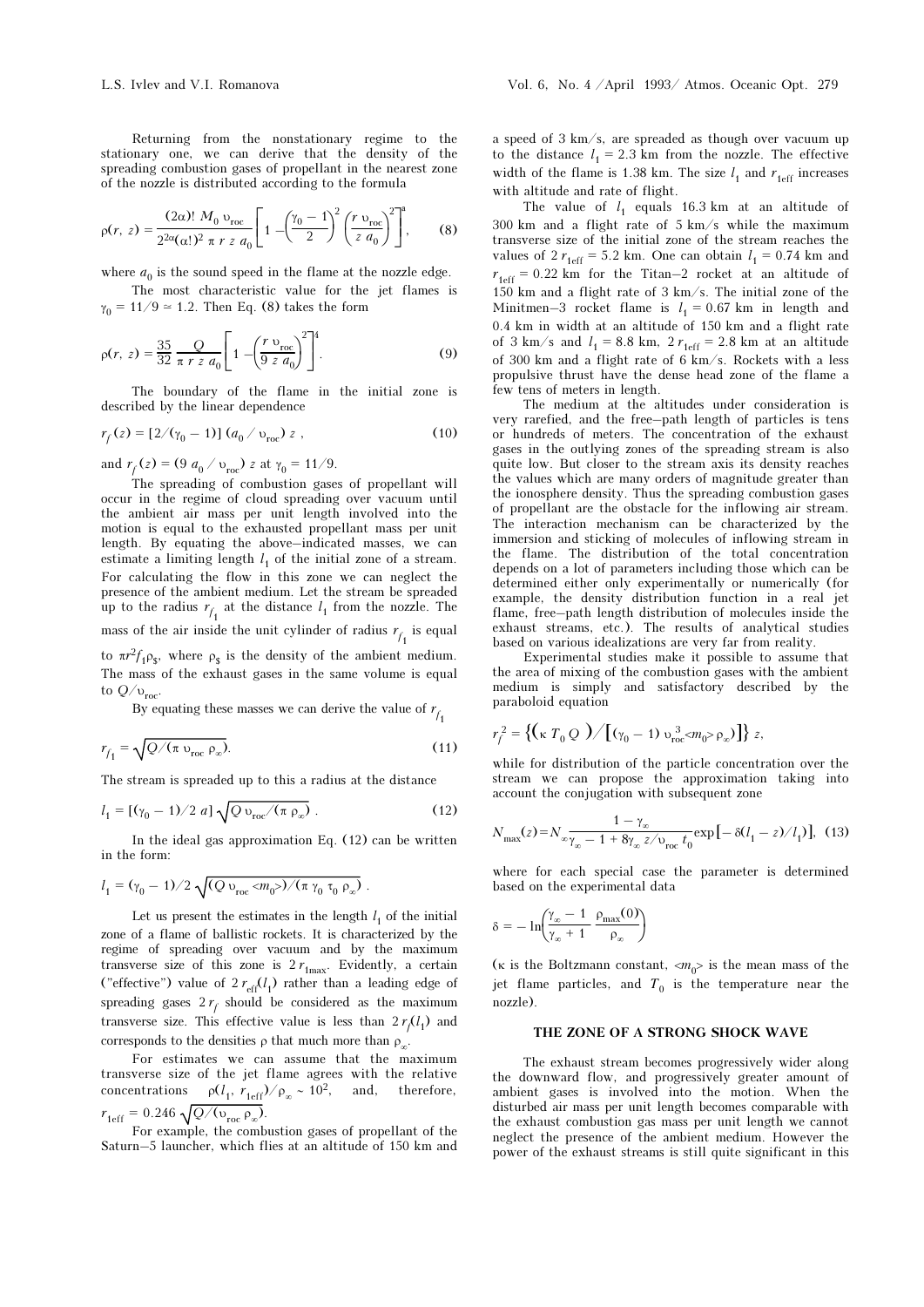area, and the stream pressure is much more than the pressure of the ambient medium. One can select the zone  $l_1 \leq z \leq l_2$  in the jet flame which is characterized by the following inequalities:

$$
\begin{cases}\n\frac{r_f}{2\pi} \int_{0}^{\infty} \rho_{\infty} r \, dr \gg \frac{Q}{v_{\text{roc}}}, \\
\rho_{\infty} \ll \rho_0.\n\end{cases} (14)
$$

For this relation between the parameters and hypersound flight rates  $(M_\infty \gg 1)$  there is an analogy between the stationary problem on the interaction of high– power jet streams with the ionospheric gas and the nonstationary problem on the cylindrical charge blast. The idea of the so–called shock analogy was used in the papers devoted to the studies of the ballistic wave being near the body moving in the gas medium at the supersonic speed.<sup>4,5,7</sup> The applicability of the shock analogy to the description of the exhaust at  $l_1 \leq z \leq l_2$  is discussed above. For quantitative description of the analogy it is necessary obviously to equate the energy per unit length releasing during a cylindrical blast  $E_{\text{bl}}$  to the energy per unit length of the exhaust streams  $E_0$ , which is transferred to the ambient medium by these streams in spreading. In the ideal gas approximation

$$
E_0 = \frac{p_0 Q}{(\gamma_0 - 1) \rho_0 v_{\text{roc}}} = \frac{\kappa T_0 Q}{(\gamma_0 - 1) v_{\text{roc}} \langle m_0 \rangle}.
$$

Since the transverse size of the flame at  $l_1 \le z \le l_2$  is quite large in comparison with the nozzle diameter the energy release can be assumed approximately as point and momentary. The shock analogy makes it possible to use the corresponding dependences of the point blast of the cylindrical charge for description of the distribution of pressure density and particle speed over the zone in which the disturbed air mass per unit length is much more than the mass of the flame gases. To do this we should replace the variable t by  $z/v_{\text{rec}}$  in the solutions of a nonstationary problem.

The problem on the point blast was elaborated by L.I. Sedov. He derived the exact analytical solution<sup>6</sup> for the automodel stage of the blast. Nonautomodel stage was numerically studied by Korobeinikov with colleagues.3 The pressure of the combustion gases at  $l_1 \leq z \leq l_2$  is much more than the pressure in the ambient medium and the latter can be ignored. The gas motion occurs in the automodel regime, and the relevant system of gas dynamics equations is exactly solved by the similarity technique. The results are the following.

The automodel zone of the trace is a layer of particle condensation whose depth is an order of several free–path lengths of molecules in the undisturbed ionosphere (at the corresponding altitude). The equation of a leading edge of the trace at the automodel stage has the form (in the accompanied cylindrical coordinate system)

$$
r_f = \sqrt[4]{\frac{\kappa T_0 Q}{(\gamma_0 - 1) \langle m_0 \rangle v_{\text{roc}}^3 \rho_{\infty}}} \sqrt{z} . \tag{15}
$$

The gas density in this layer of particle condensation is almost independent of coordinates and equal to  $\rho_f \simeq \rho_\infty(\gamma_\infty + 1)/(\gamma_\infty - 1).$ 

The density distribution behind the shock wave front cannot be derived analytically even at the automodel stage. It is calculated numerically (Fig. 2).



FIG. 2. Density distribution of combustion gases of propellant behind the shock wave front.

The variation in pressure of the trace front downward the flow is determined by the formula

$$
p_f = \left(\frac{1}{\nu_{\text{roc}}\sqrt{E_0 \rho_{\infty}}}\right) / \left[2(\gamma_{\infty} + 1) z\right].
$$

The length  $l_2$  of the automodel zone of the trace depends to a certain extent on the requirements for the description accuracy. The automodel solution is based on the assumption  $p_{\infty} = 0$ . Therefore the value of the ratio  $p_{\infty}/p_{f}$  is the criterion for application of the similarity technique. For example, when  $(\rho_{\alpha}/\rho_{f}) \sim 10^{-2}$  the error in results is 5% while when  $(p_{\alpha}/p_{f}) \sim 10^{-1}$  the error is as high as 40%.

If we assume the accuracy  $p_{\infty}/p_f \sim 1/\nu$ , then the length of the automodel zone is equal to  $l_2 - l_1$ , where

$$
l_2 = \frac{2m_{\infty}^2}{2 T_{\infty} (\gamma_{\infty} + 1) v} \sqrt{\frac{T_0 Q v_{\text{roc}}}{k \rho_{\infty} 2m_0^2 (\gamma_0 - 1)}}
$$
(16)

(angular brackets denote averaging).

For example, at  $v = 10$ , at the altitude 150 km, and flight rate  $3 \text{ km/s}$  the automodel zone  $l_2$  is  $8.1 \text{ km}$  in length for the Saturn–5 and Saturn–2, 2.6 km for Minitmen–3, and 2 km for Polaris rockets.

This zone increases up to 29 km for the Saturn–5 and up to 15.6 km for Minitmen–3 rockets at an altitude of 300 km and a flight rate of 6 km/s, while at  $v = 100$  it decreases essentially.

#### LINEAR ZONE

In the course of further spreading of combustion gases of propellant (the zone  $z > l_2$ ) the difference in the pressures of the stream and ambient medium decreases, and the shock wave is attenuated. We cannot neglect the counter pressure  $p_{\infty}$ . However the energy of the exhaust gases is still high. It is also possible to apply the shock analogy at this stage of the disturbance caused by the rocket. But the problem of the blast with regard to the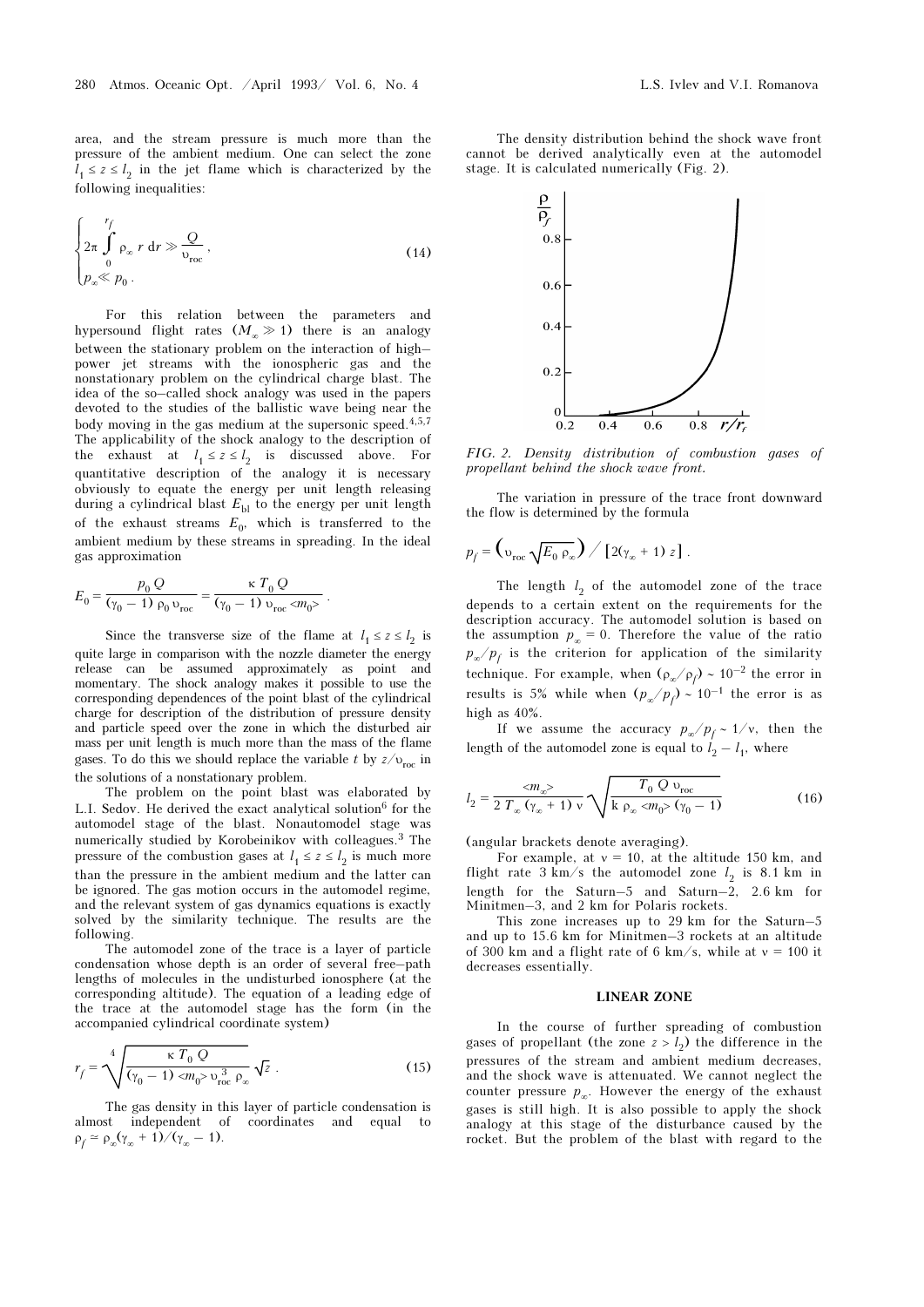counterpressure is not automodel and cannot be solved analytically. Therefore it is necessary to use the numerical results for description of this zone of the rocket trace (they are given in dimensionless variables in Ref. 3). For description of the trace these data are transformed by the formulas

$$
z = v_{\text{roc}} t_0 \tau \; ; \; r_f = r_0 R_f \; ,
$$

where  $\tau$  and  $R_f$  are the dimensionless variables<sup>2</sup>

 $r_0 =$  $T_0 Q \ll m_{\infty}$ (γ<sub>0</sub> – 1)<m<sub>0</sub>>  $v_{\text{roc}}$   $\rho_{\infty} T_{\infty}$  $(17)$  $t_0 =$  $\langle m_{\infty} \rangle$  $T_{\infty}$  $T_0 Q$  $\frac{1}{(\gamma_0 - 1) \kappa \langle m_0 \rangle \nu_{\text{roc}} \rho_{\infty}}$ .

The form of the front surface and other trace characteristics are obtained based on the numerical results of the problem of the point blast of the cylindrical charge at the nonautomodel stage.



FIG. 3. Characteristic size of the jet flame r<sub>f</sub>(z) in a segment of the trace typical of the nonautomodel regime at  $v_{\rm roc}$  = 3 (solid line) and 5 km/s (dashed line).



FIG. 4. Densities of particle condensation along the rocket flame axis at an altitude of 150 km at  $v_{\text{roc}} = 3$  (solid line) and 5 km/s (dashed line).

The dependences  $r_f(z)$  in a segment of the trace typical of nonautomodel regime are given in Fig. 3 for some kinds of foreign ballistic rockets at an altitude of 150 km and different flight rates.

It is evident that the gas dynamics parameters can be calculated on the basis of the shock analogy practically along the entire length of the trace. The nonautomodel zone is the most extended in comparison with the automodel zone and area of spreading over vacuum. Figure 4 shows the distribution of particle condensation density (including the aerosol) at the maximum of particle condensation along the flame axis of the ballistic rockets of the Saturn and Titan types. The density distribution inside the trace (over radius) is shown in Fig. 5 (the numerical results are for two values of the parameter  $q = a_{\infty}^2 / [dr_f]$ 



FIG. 5. Particle density distribution inside the trace (over radius) for two values of q.